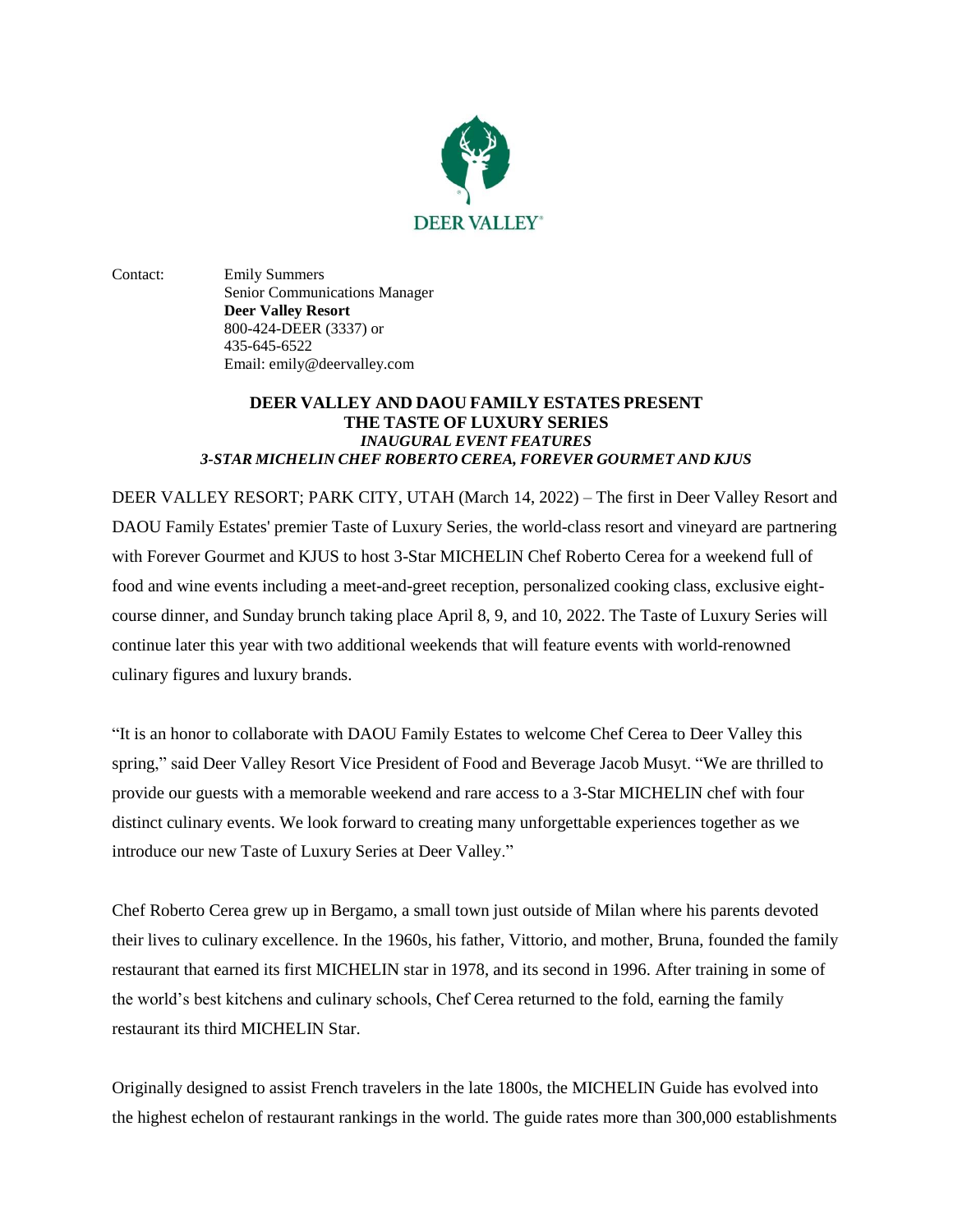in over 30 territories across three continents, and the 3-Star designation, earned by Chef Cerea, is the MICHELIN Guide's highest honor.

In partnership with DAOU Family Estates, Forever Gourmet and KJUS, Deer Valley invites guests to participate in the following experiences with Chef Cerea:

#### **Chef Cerea Meet and Greet with Book Signing**

#### **April 8, 2022 | 7 to 10 p.m.**

Welcome Chef Cerea to Deer Valley's Silver Lake Lodge with a delicious reception and dinner. Enjoy decadent hors d'oeuvres, excellent wine, and a three-course dinner as you get to know the teams behind the knives and bottles of this amazing three-day culinary experience.

**Ticket Price**: \$350 per guest includes a signed cookbook and a luxury gift from KJUS Ski/Golf wear.

### **An Intimate MICHELIN Star Cooking Class with Chef Cerea**

# **April 9, 2022 | 12:30 to 3 p.m.**

Learn culinary secrets from Chef Cerea in this hands-on cooking class at The Brass Tag. How often do you get the chance to make pasta from scratch with a celebrity chef? Deer Valley's own culinary team joins this unique experience which includes lunch and a beautiful DAOU wine pairing.

**Ticket Price:** \$460 per guest includes custom apron, signed cookbook, pasta maker, and luxury gift from KJUS Ski/Golf wear. *Limited to 20 guests*

### **Eight-Course MICHELIN 3-Star Dinner with Chef Cerea**

#### **April 9, 2022 | 6:30 to 11 p.m.**

Indulge in a one-of-a-kind dining experience at Deer Valley's Empire Canyon Lodge. Chef Cerea prepares an exclusive eight-course dinner using some of his favorite locally sourced ingredients from Utah. Experience the type of dining event that has made Chef Cerea one of the best in the world. Neb Lukic from DAOU Family Estates will be pairing each bite perfectly with one of their wines, possibly a few not usually released to the public.

**Ticket Price:** \$980 per guest with DAOU Premium Wine Pairing, a gift from DAOU Family Estates and KJUS Ski/Golf wear.

# **Finale Brunch with Chef Cerea**

# **April 10, 2022 | 11 a.m. to 2 p.m.**

To cap off the delicious weekend, join Chef Cerea, Neb Lukic from DAOU Family Estates and the Deer Valley culinary team at Snow Park Lodge for a lavish brunch experience.